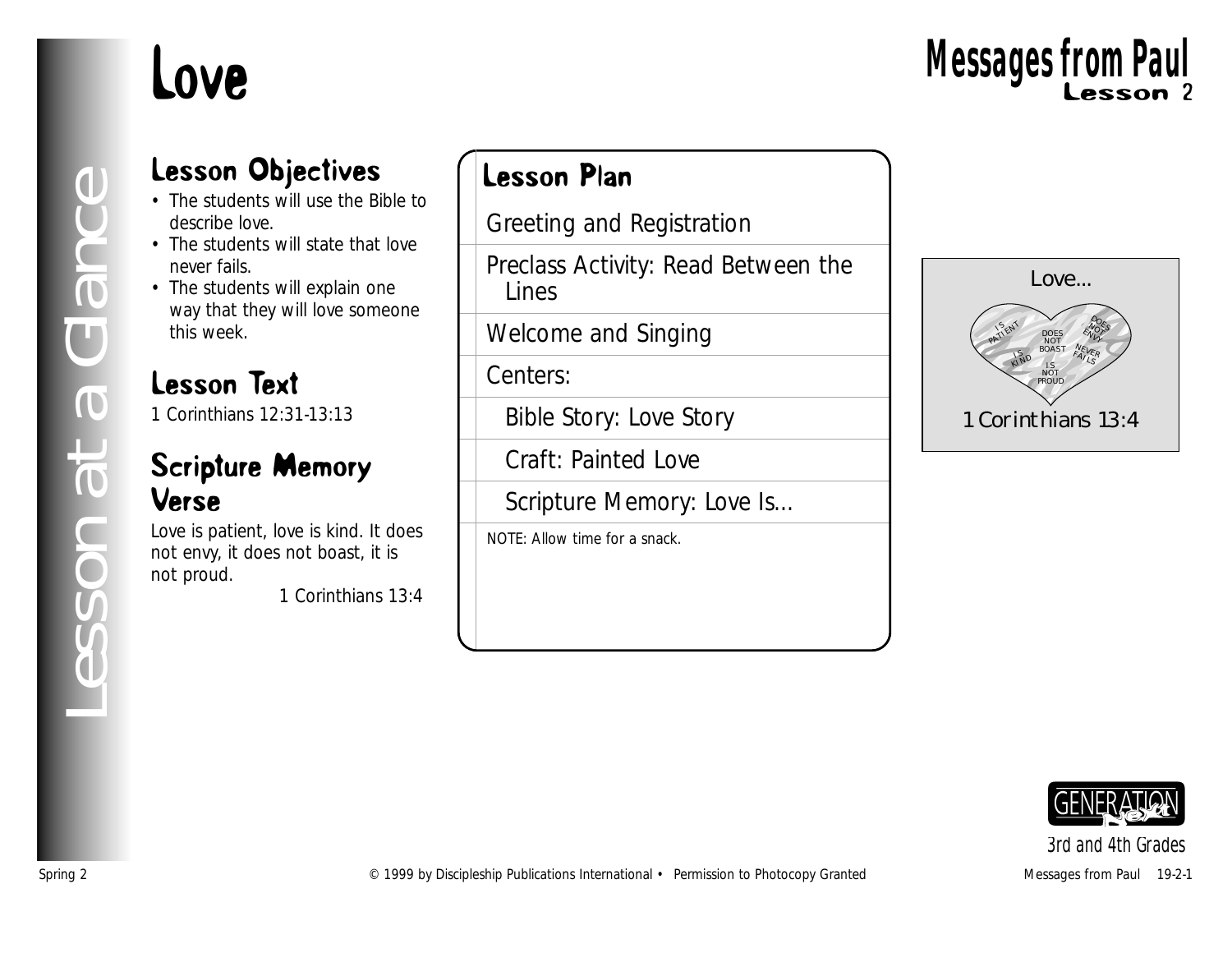## Read Between the Lines **Messages from Paul<br>Read Between the Lines**<br>**P** Read Between the Lines

The students will preview today's lesson as they complete this activity.

#### **Materials**

*For each student:*

• pencil

**R**

**E**

**•**

**C**

**L**

**A**

**S**

**S**

*Reproducible Pages:*

• Page A, 1 copy for each student

## Preparation

Complete the activity on your copy of Reproducible Page A.

#### **Instructions**

- 1. Greet the students as they arrive. Tell them that in today's lesson they will be learning about Paul's letter to the Corinthians where he defines and describes godly love. Explain that in today's Preclass Activity they will look up 1 Corinthians 13:4-8 and fill in the blanks as they look at the Bible's definition of love.
- 2. Distribute the copies of Reproducible Page A and pencils. Encourage the students to work with a partner or small group.
- 3. Circulate among the students to offer help and encouragement.
- 4. For the students who finish early, have them write their own definition of love on the backs of their pages.

## Teacher Tips

• Look for opportunities to encourage students who demonstrate the qualities of love during this activity, e.g. patience, kindness, unselfishness, humility, etc.

| Reading Between the Lines                                                                                                                                                                                                                                                                                                                                              |
|------------------------------------------------------------------------------------------------------------------------------------------------------------------------------------------------------------------------------------------------------------------------------------------------------------------------------------------------------------------------|
| Love is patient, love is kind. It does not envy, it does not boast, it is not proud. It is not rude, it is<br>not self-seeking, it is not easily angered, it keeps no record of wrongs. Love does not delight in<br>evil but rejoices with the truth. It always protects, always trusts, always hopes, always perseveres.<br>Love never fails.<br>1 Corinthians 13:4-8 |
| Instructions: Use the passage above to help you complete this activity. Fill in the blanks with the correct<br>words from 1 Corinthians 13:4-8.                                                                                                                                                                                                                        |
| <b>Kind</b><br>Love is patient and                                                                                                                                                                                                                                                                                                                                     |
| boast<br>Love does not _______ envy<br>or                                                                                                                                                                                                                                                                                                                              |
| nude self-seeking or easily angered<br>Love is not $\rule{1em}{0.15mm}$ proud                                                                                                                                                                                                                                                                                          |
| Love keeps no record of wrongs.                                                                                                                                                                                                                                                                                                                                        |
| Love does not _delight in evil_ but rejoices _with the truth                                                                                                                                                                                                                                                                                                           |
| Love always protects trusts<br>hopes<br><sub>and</sub> perseveres                                                                                                                                                                                                                                                                                                      |
| fails<br>Love never                                                                                                                                                                                                                                                                                                                                                    |
|                                                                                                                                                                                                                                                                                                                                                                        |

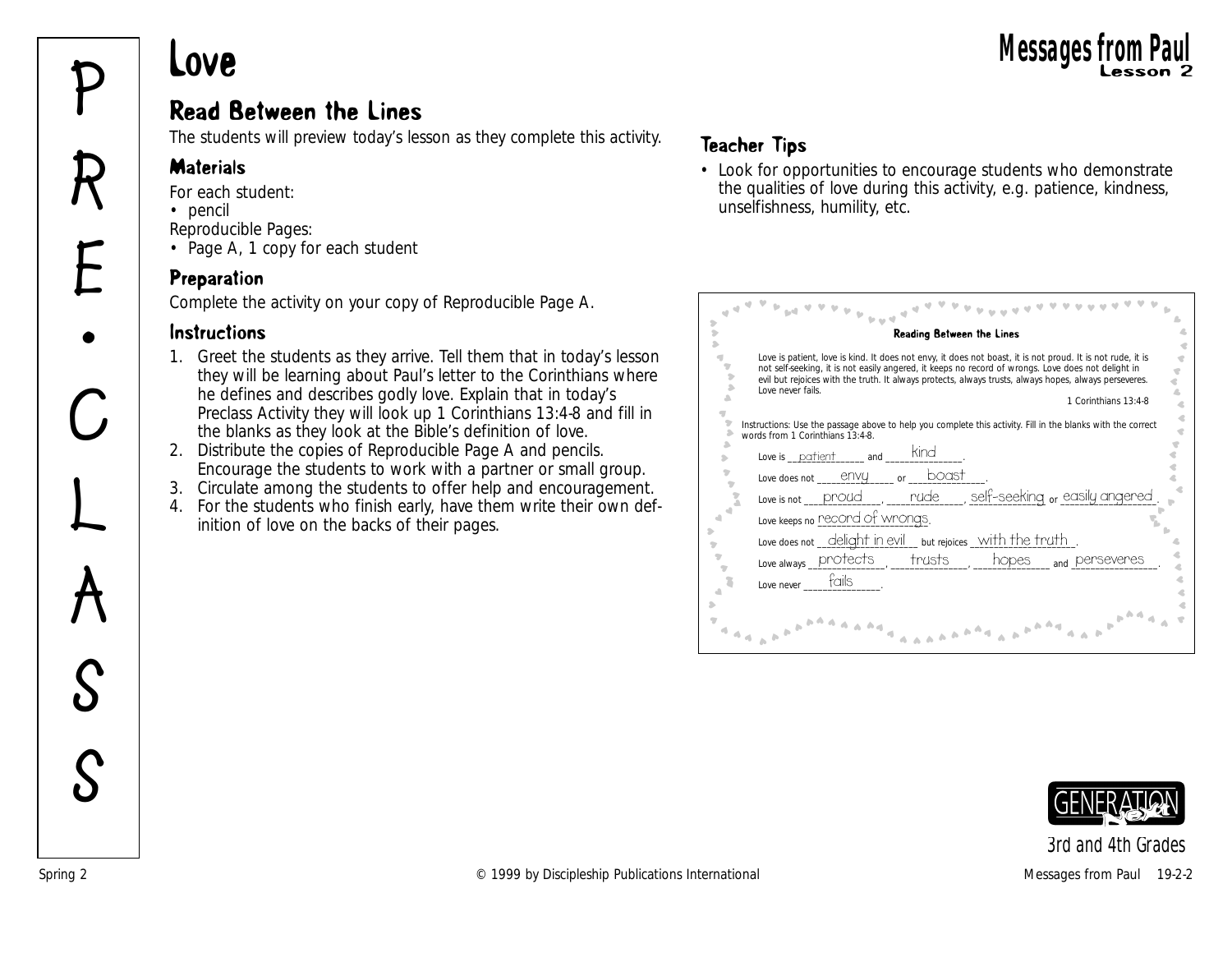

# Love Messages from Paul Messages from Paul

## Love Story

The students will learn about Paul's message to the Corinthians as they think about the definition of biblical love.

## **Materials**

*For the teacher:*

- old pots and pans (optional)
- bells, horns or other simple instruments (optional) NOTE: See Teacher Tips.

## Preparation

Practice presenting this Bible Story with energy and enthusiasm.

## Introducing the Bible Story

Open your Bible to 1 Corinthians 13. Tell the students that today's Bible Story comes from the New Testament book of 1 Corinthians. Explain to the students that this book is the first letter that Paul wrote to the church in Corinth. Like the letter to the Philippians, this letter is Paul's message to help the disciples be more like Jesus. In this letter, Paul helps explain and define what godly love is and how they can love each other. Ask the students to say some ways that they show their love to people. Encourage them that today they will learn some new ways to show love like Jesus.

## Presenting the Bible Story

Read the following passage to the students. Tell them to listen very carefully to the things that love is and is not, as well as to the things that love does and does not do.

*And now I will show you the most excellent way. If I speak in the tongues of men and of angels, but have not love, I am only a resounding gong or a clanging cymbal. If I have the gift of prophecy and can fathom all mysteries and all knowledge, and if I have a faith that can move mountains, but have not love, I am nothing. If I give all I possess to the poor and surrender my body to the flames, but have not love, I gain nothing.*

*Love is patient, love is kind. It does not envy, it does not boast, it is not proud. It is not rude, it is not self-seeking, it is not easily angered, it keeps no record of wrongs. Love does not delight in evil but rejoices with the truth. It always*

*protects, always trusts, always hopes, always perseveres. Love never fails. (1 Corinthians 12:31-13:8)*

- *Have any of you ever heard an orchestra perform? How did it sound?*
- *Have you ever heard a clanging gong or a cymbal? How did it sound?*
- *Which sounded better: the orchestra or the gong?*
- *Have you ever heard someone speak in a different language than you?*

*The Bible teaches us that even if a disciple speaks different, beautiful languages, it would sound like a noisy, clanging gong if he did not have love. The Bible says that if a disciple has amazing faith, knows the Bible and gives money or possessions to the church, it means nothing if he does not have love! That is a very strong teaching. Paul knew that many religious people—even in the church—liked to get the attention of others by speaking in different languages or by showing their Bible wisdom. But Paul also knew that if those people did not do it out of love, it would mean nothing! This passage of the Bible is very important for us to understand if we want to love people like Jesus did.*

Using the chart below, go through each of the words and make sure the students understand what they mean. Have the students give examples from their own lives of these different ideas.

- **Patient**—waiting for someone or something without getting a bad attitude
- **Kind**—doing and saying things that make others feel special; having good manners
- **Envy**—wanting something that another person has so much that it makes you not like the person
- **Boast**—telling others that you are the best and better than others **Proud**—thinking you are better than others; thinking that you do not
- need help or advice; thinking that you know what is best
- **Rude**—saying and doing things that interrupt or make others feel uncomfortable; not showing good manners
- **Self-seeking**—wanting things for yourself and thinking about yourself more than about others

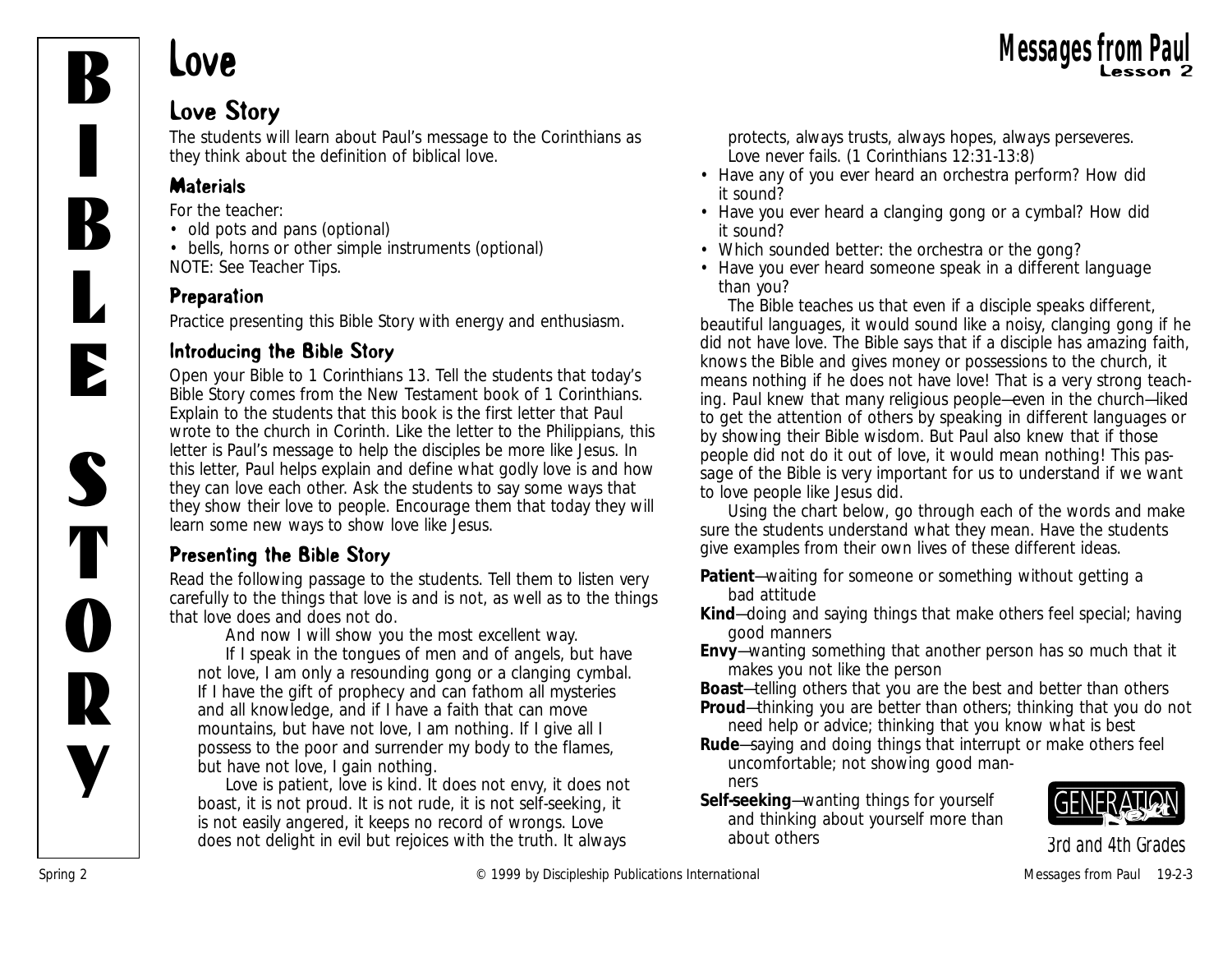**Easily angered**—being quick to get angry or mad at others **Delight in evil**—having fun doing things that hurt others or yourself **Rejoices in the truth**—being happy when you or others do the right thing

**Always protects**—always looking for ways to take care of and defend the ones you love

**Always trusts**—always believing that God is in control and thinking the best of others

**Always hopes**—always thinking the best and praying about people you love

**Always perseveres**—never giving up on people; giving people lots of chances to change

## What Do You Hear?

Tell the students that you are going to read these words again and pause after each one. If the words describe something that love is or does, then the students should make the sound of a trumpet. If the words describe something that love is not or does not, then the students should make the sound of a crashing cymbal. Have the students practice their sounds so that the trumpet sounds pleasant and musical, and the crashing cymbal sounds unpleasant.

*Patient* (pause for the trumpet sound) *Kind* (pause for the trumpet sound) *Envy* (pause for the clanging sound) *Boast* (pause for the clanging sound) *Proud* (pause for the clanging sound) *Rude* (pause for the clanging sound) *Self-seeking* (pause for the clanging sound) *Easily angered* (pause for the clanging sound) *Delight in evil* (pause for the clanging sound) *Rejoices in the truth* (pause for the trumpet sound) *Always protects* (pause for the trumpet sound) *Always trusts* (pause for the trumpet sound) *Always hopes* (pause for the trumpet sound) *Always perseveres* (pause for the trumpet sound)

## Sharing with Others

Ask the students if they can think of someone who has trouble showing love to others and encourage them to share this story with them. Close with a prayer for the students to show this kind of godly love to their friends and families this week.

## Teacher Tips

• If available, bring in pots and pans for the students to use to make "clanging" sounds, and some simple instruments (bells) for the students to use to make pleasant, musical sounds.

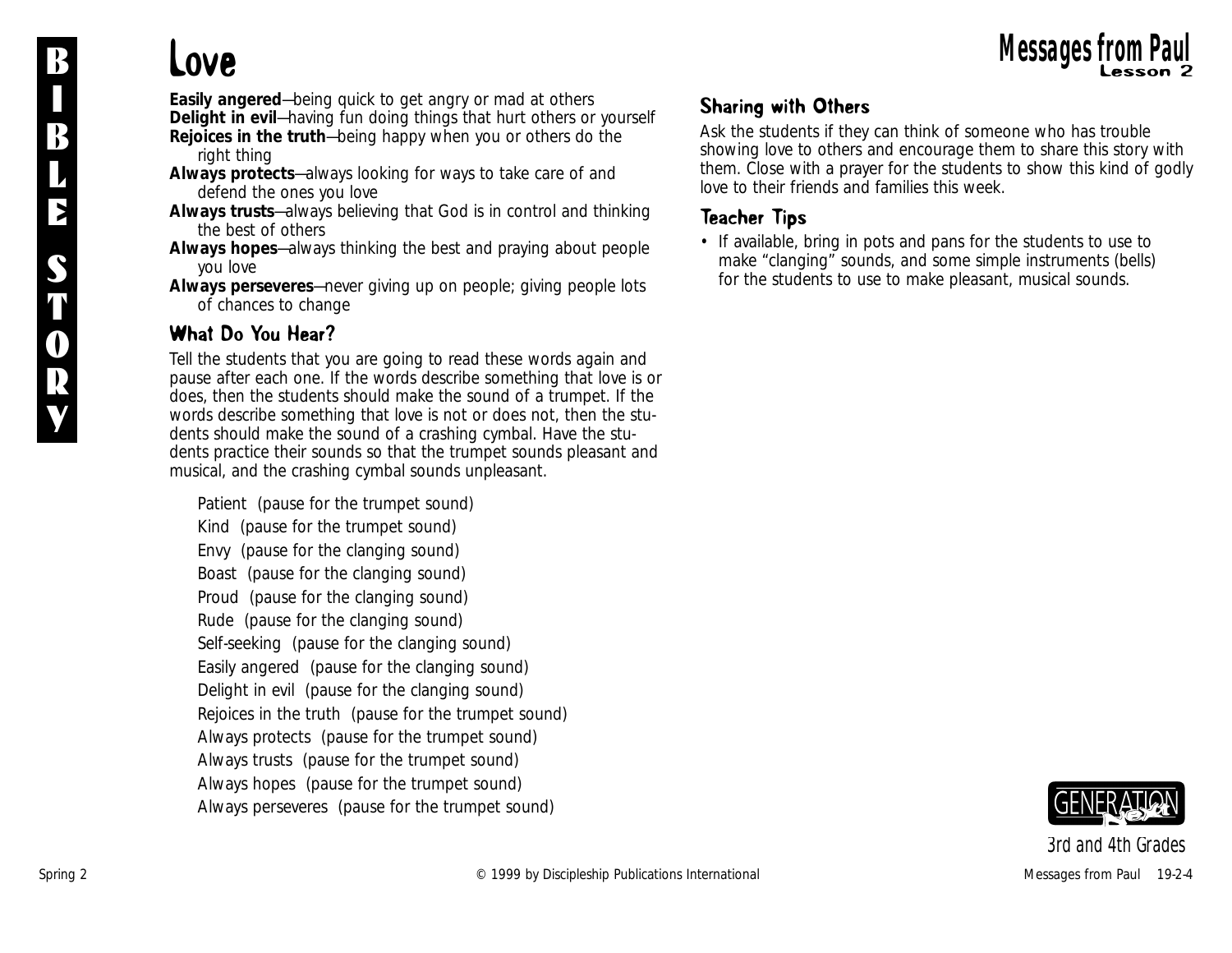# Love Messages from Paul Messages from Paul

## Painted Love

The students will make and paint hearts that highlight several attributes of godly love.

#### **Materials**

*For each student:*

- 1 piece of construction paper, 9" x 12"
- watercolor paint
- paintbrush
- small paper cup
- black marker
- invisible tape

*For the teacher:*

- scissors
- large writing surface
- *Reproducible Pages:*
- Page B, 1 copy for each student

## **Preparation**

- 1. Cut out the painting backgrounds from the copies of Reproducible Page B.
- 2. Make a heart stencil as follows:
	- A. Fold the construction paper vertically.
	- B. Draw a half of a heart shape approximately 43/4" long and 33/4" wide. See Figure A.
	- C. Cut out the heart for use as a stencil.
- 3. Fold each piece of construction paper in half vertically. Using your heart stencil, trace and cut out a heart for each student. Discard the hearts, keeping only the paper with the cutout. See Figure B.
- 4. Make a sample of the craft to show the students.
- 5. Prior to class, set up the work area as follows:
	- A. Cover the work surface with newspapers.
	- B. Place the watercolor paints, paint brushes and cups on the work surface.
	- C. Fill the cups  $\frac{1}{3}$  of the way with water.
- 6. Prior to class, draw a heart on the large writing surface. Write, "Love …" above the heart, and write, "1 Corinthians 13:4" below the heart.

1. Introduce today's activity as follows: *In today's lesson, you are learning what real love is.* Show the students your craft and read the words written on the heart. *In today's activity, you will make a heart painting just like this! This will help you remember how to show love to the people around you.*

**Messages from** 

- 2. Distribute the painting backgrounds. Have the students paint the backgrounds completely with paint. Have the students place their paintings aside to dry.
- 3. Distribute the construction paper with the heart cutout and black markers. Referring to the large writing surface, have the students write, "Love …" at the top of their papers, and then write, "1 Corinthians 13:4" at the bottom. See Figure C.
- 4. After their paintings have dried, have the students tape their paintings to the back of the heart cutout, see Figure D.
- 5. Have them write their names on the front of their crafts.

## Conclusion

Discuss with the students not only how important it is for us to love, but to also make sure others feel loved by us. Close with a prayer to love others as God loves us.

## Teacher Tips

- Encourage the students not to paint thickly or it will take a long time to dry. Watercolor paint should dry in ten minutes or less.
- Some students might need help aligning their paintings before taping them in place.





R

A

F

T

C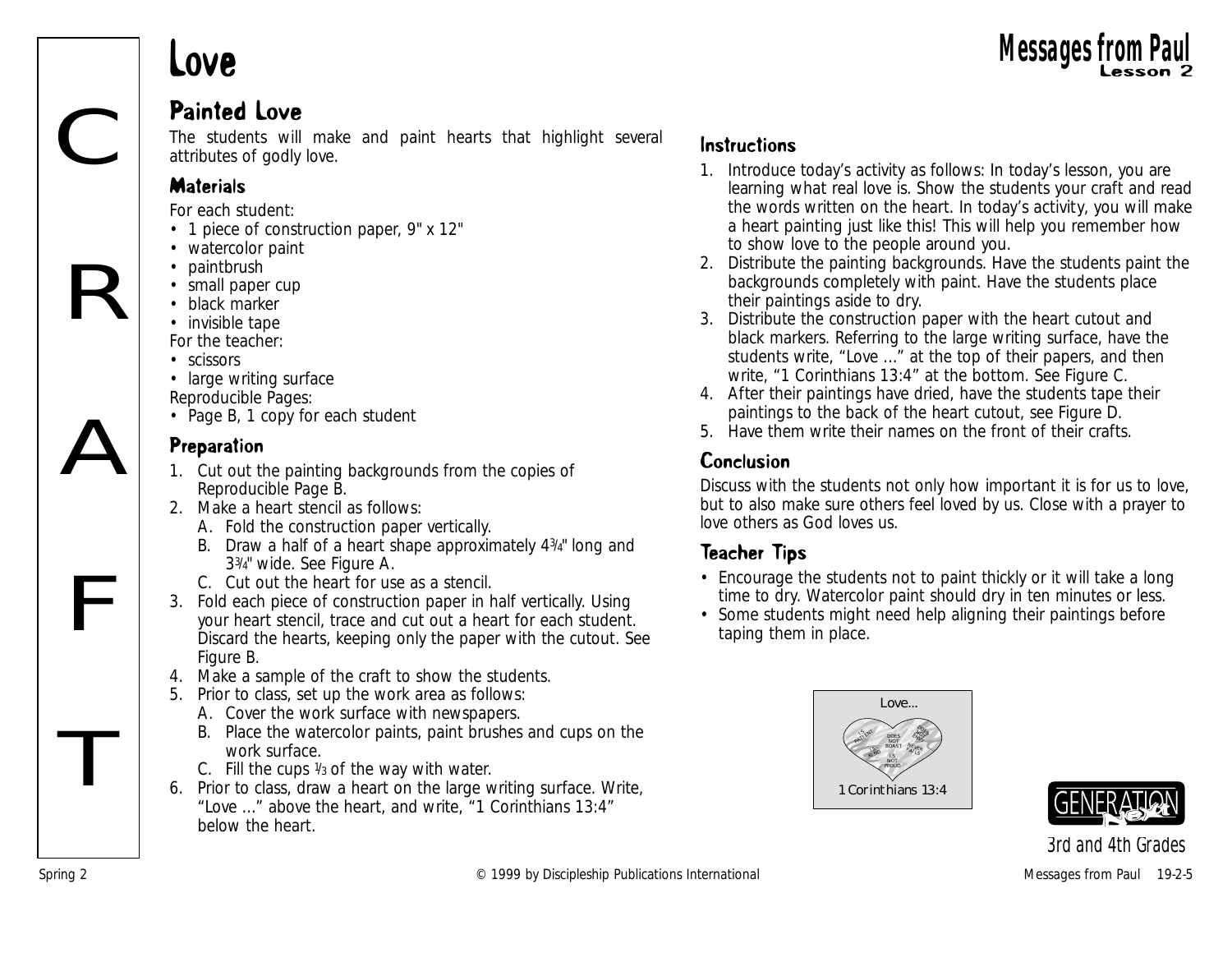33/4" width



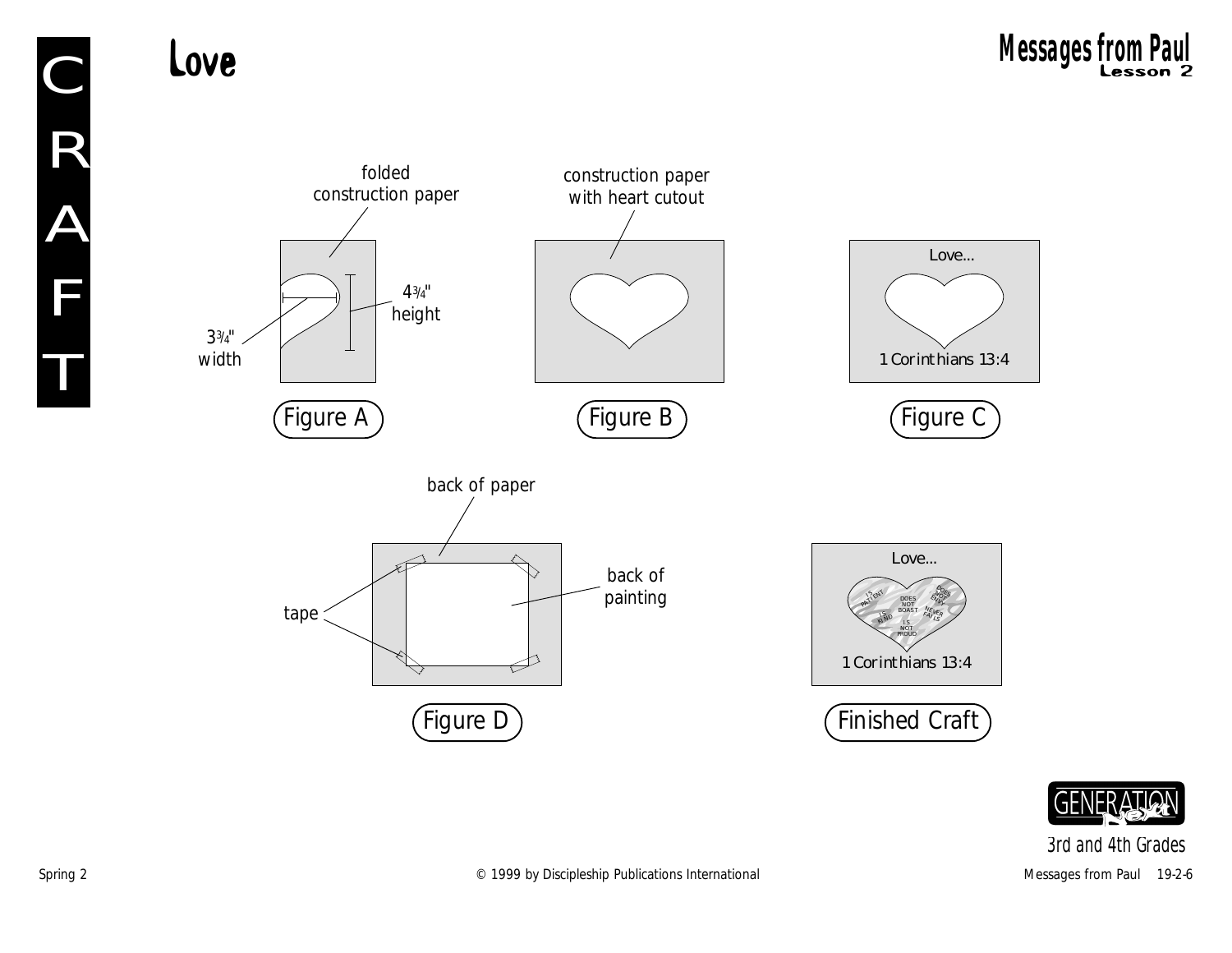

# Love Messages from Paul Messages from Paul

## Love Is...

The students will learn and memorize the Scripture Memory Verse through this rhythmic activity.

## Scripture Memory Verse

Love is patient, love is kind. It does not envy, it does not boast, it is not proud. *1 Corinthians 13:4*

## **Materials**

*For the teacher:*

- 6 index cards, 5" x 7"
- pen

#### Preparation

1. Neatly print one of the following phrases on each index card, being careful to include the correct punctuation and capitalization: Love is patient,

love is kind.

- It does not envy,
- it does not boast,
- it is not proud.
- 1 Corinthians 13:4
- 2. Practice leading this activity.

## Instructions

- 1. Introduce today's activity: *This week in your Bible Story you are learning about Paul's letter to the Corinthians in which he describes love. Paul explained in detail the characteristics of love—what love is and does. Paul wanted to help the disciples to be like Jesus in the way they treated each other, and he gave very specific examples to help them. In your Scripture Memory Verse today, you will learn five very important things about godly love.*
- 2. Show the students the Scripture Memory Verse on the back of this Lesson Card. Say it to them three times as they follow along silently. Ask them to say it together with you three more times. Ask for volunteers to come up and say the verse together with you.
- 3. Tell the students that they are going to say the verse in five different ways. Lead them in saying the verse in the following ways: softly, smiling, shaking someone's hand, giving hugs, on your knees.
- 4. Show the students the index cards you prepared. Explain that they will use these cards to come up with a special rhythm for this verse.
- 5. Read the phrases on the cards to the students and then distribute them evenly among the students so that everyone can participate.
- 6. The student(s) holding the first phrase will say the phrase to a beat such as clapping or snapping. The student with the next phrase will continue the beat and say the second phrase, and so on until the entire verse has been said to the beat set by the first student.
- 7. Collect and shuffle the cards and distribute them. Repeat Step 6, making sure that a new student starts with a new beat or rhythm. Do this as often as time permits.

## Conclusion

Ask the students how it makes them feel to know that the Bible is so detailed and specific in explaining love. Make sure to point out that the Bible does not say that love is just a feeling—but rather it is a decision, a way of thinking and treating others which becomes a way of life. Close with a prayer thanking God for all the ways that he has shown his love to us.

## Teacher Tips

• If necessary, start the first round by setting your own beat to give the students an example.

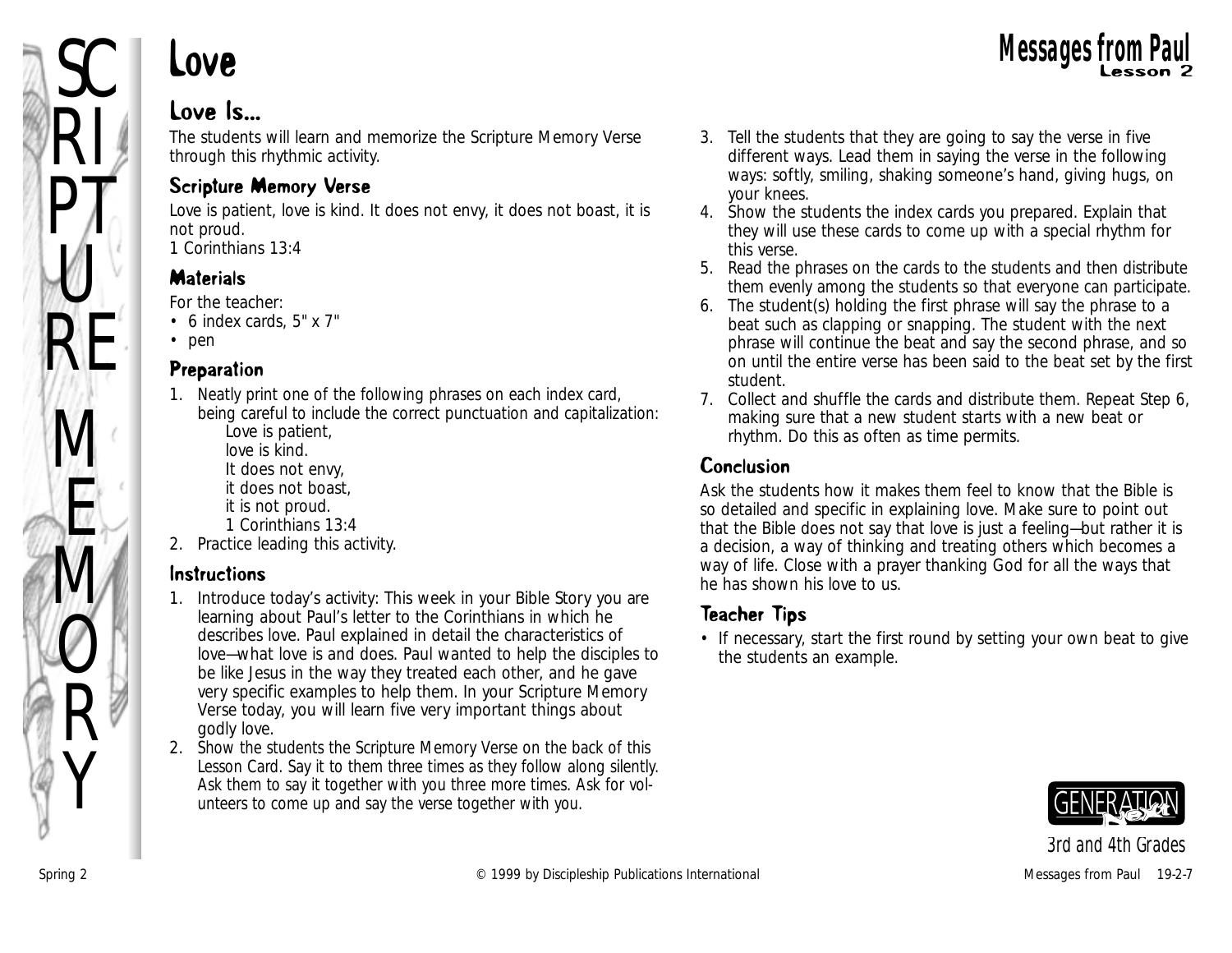

# Love is patient, love is kind. It does not envy, it does not boast, it is not proud. 1 Corinthians 13:4





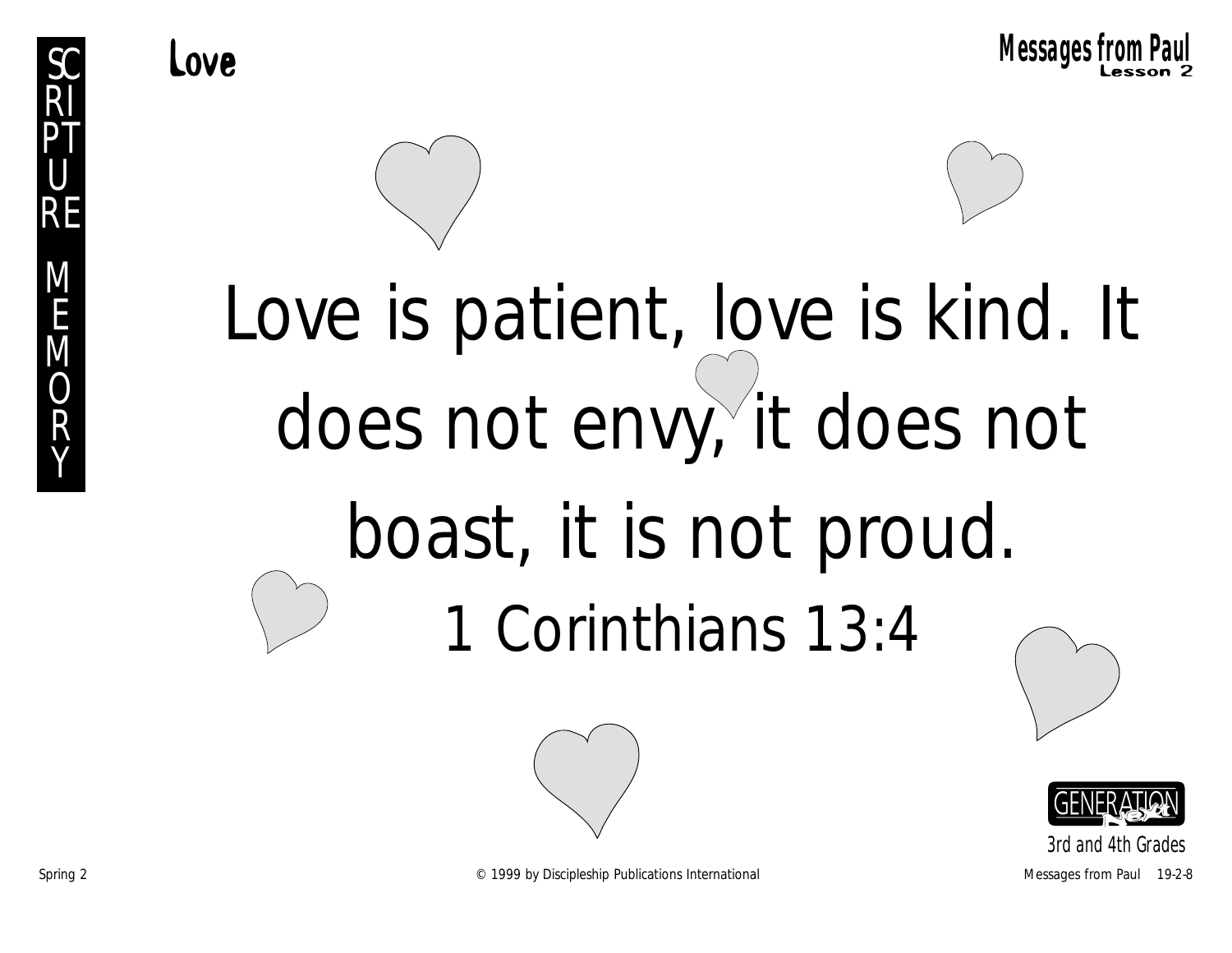P

R

E •

C

L

 $\sum_{i=1}^{n}$ 

 $\frac{1}{2}$ S

# Love Lesson 2 **Messages from Paul**

## Lesson Objectives

- The students will use the Bible to describe love.
- The students will state that love never fails.
- The students will explain one way that they will love someone this week.

## Lesson Text

1 Corinthians 12:31-13:13

## Scripture Memory Verse

Love is patient, love is kind. It does not envy, it does not boast, it is not proud.

*1 Corinthians 13:4*

## Lesson Plan

**Lesson Objectives**<br>
• The number and the new false.<br>
• The number and the new false.<br>
• The number and Spring Publications International Granted Message Schedule 1999<br> **Lesson Text** Countleman Spring Countleman Spring Cou Greeting and Registration Preclass Activity: Define-It Love Welcome and Singing Centers: Life Application: Love in Action Game: Show Me Love Bible Skills: Where Is the Love? NOTE: Allow time for a snack.

## Define-It Love

The students will review this week's lesson as they display words and pictures that describe love.

#### **Materials**

*For each student:*

- pen or pencil
- crayons or markers
- glue stick
- scissors

*For the teacher:*

- 2 pieces of banner paper, 6'
- magazines pictures of people *Reproducible Pages:*
- Page C, 1 copy for each student

#### Preparation

1. Along the top edge of one piece of banner paper, neatly print: "Love Is and Does...." Using your copy of

Reproducible Page C, neatly print the words that belong on this banner to show the students.

- 2. Along the top edge of the other piece of banner paper, neatly print: "Love Is NOT and Does NOT...." Using your copy of Reproducible Page C, neatly print the words that belong on this banner to show the students.
- 3. Cut out some pictures of faces or situations that illustrate 1 Corinthians 13:1-13, e.g. patient, kind, rude, boastful, easily angered, etc.

#### Instructions

1. Greet the students as they arrive. Remind them that they are learning about Paul's message to the Corinthians about love.

- 2. Show them the banners you prepared. Explain that they will write the correct words that belong on each banner using their copies of Reproducible Page C as a guide. They can illustrate their words by drawing or gluing pictures.
- 3. Distribute the copies of Reproducible Page C, pencils, crayons, scissors, and glue sticks.
- 4. Circulate among the students and encourage those who demonstrate patience, kindness, etc.

## Teachers Tips

- Play contemporary Christian music during this activity.
- For small groups, use smaller pieces of paper or poster board.

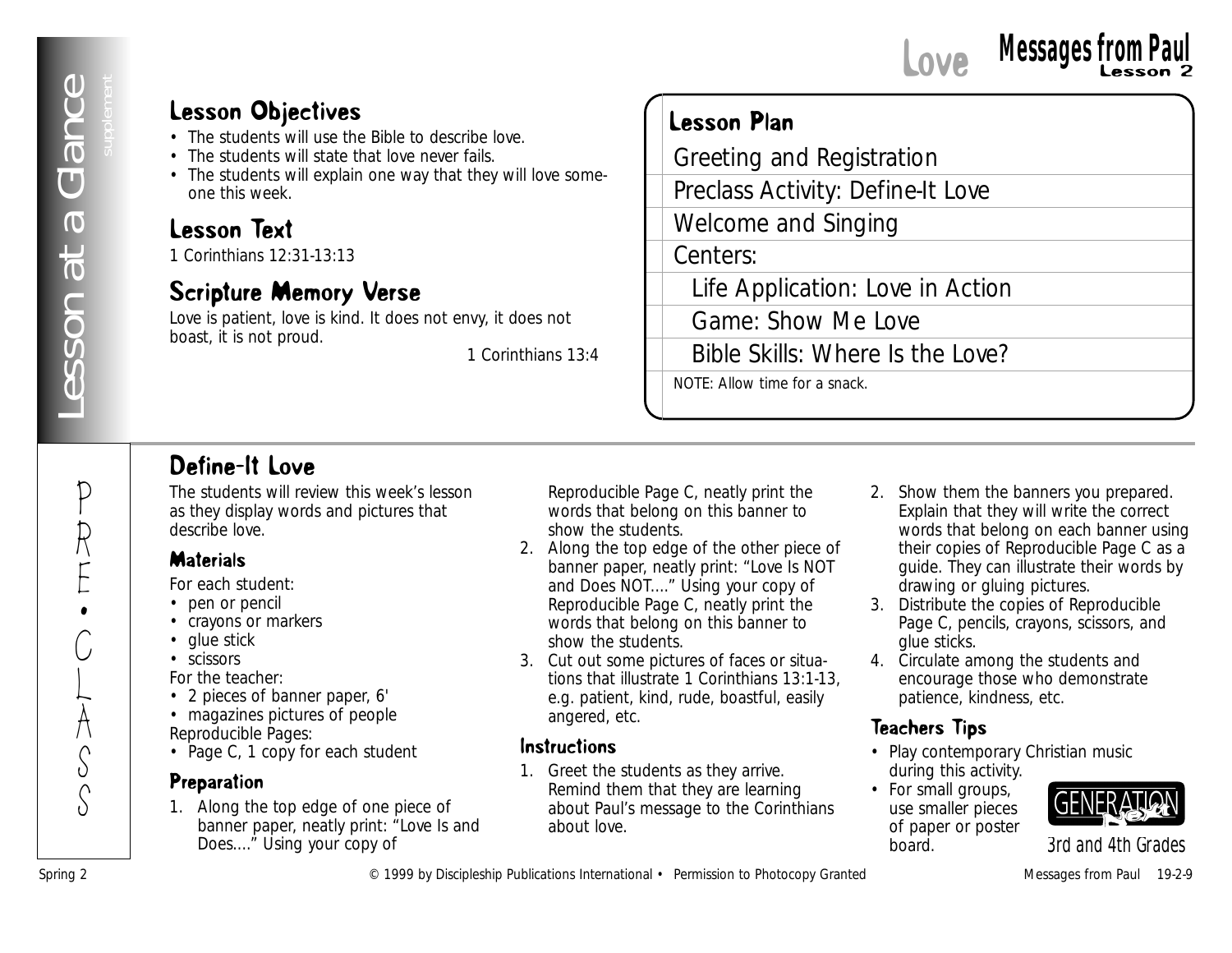

#### Love in Action

The students will review this week's Bible Story as they think of ways that they can show love this week.

#### **Materials**

*For the teacher:*

- 1 piece of cardboard, 7" x 7"
- 1 piece of cardboard,  $\frac{1}{2}$ " x 3"
- brass fastener
- hole punch
- glue stick
- scissors

*Reproducible Pages:*

• Page D, 1 copy for the teacher

#### Preparation

- 1. Cut out and prepare the spinner using your copy of Reproducible Page D.
- 2. Read 1 Corinthians 12:31-13:13 to review this week's Bible Story.
- 3. Practice leading this activity.

#### Reviewing the Bible Story

Tell the students to open their Bibles to 1 Corinthians 13 and follow along as you read verses 1-13 to them aloud. When you are finished reading, ask them what they think is the hardest way for them to show love, using the definition of love in 1 Corinthians.

Tell the students to read the passage again with you, only this time out loud. Tell the students that each time the word "love" appears, you will replace it with the word "God." After you finish reading, do this again, replacing the word "love" with the word "Jesus." Explain that this passage shows us how God and Jesus want us to show love.

## Life Application

Show the students the spinner you prepared. Tell them that they are going to take turns spinning the spinner and saying one way that they can show love to someone in their family using the definition they land on. Encourage the students to help each other think of ways if they need ideas. For the next round, have the students think of one way that they can show love to someone in school in the same manner. For a final round, have the students think of a way that they can show love to someone in their Bible class. Be prepared to share from your own life and offer ideas for students who have trouble applying this idea to their own lives.

#### Conclusion

Have the students sit in a circle. Ask them how it makes them feel to know that love never fails. Have each student say, "Love never fails." Close with a prayer thanking God that his love never fails.

## Teacher Tips

• Do not force a student to share. Encourage students for their thoughts and ideas about how to love others.

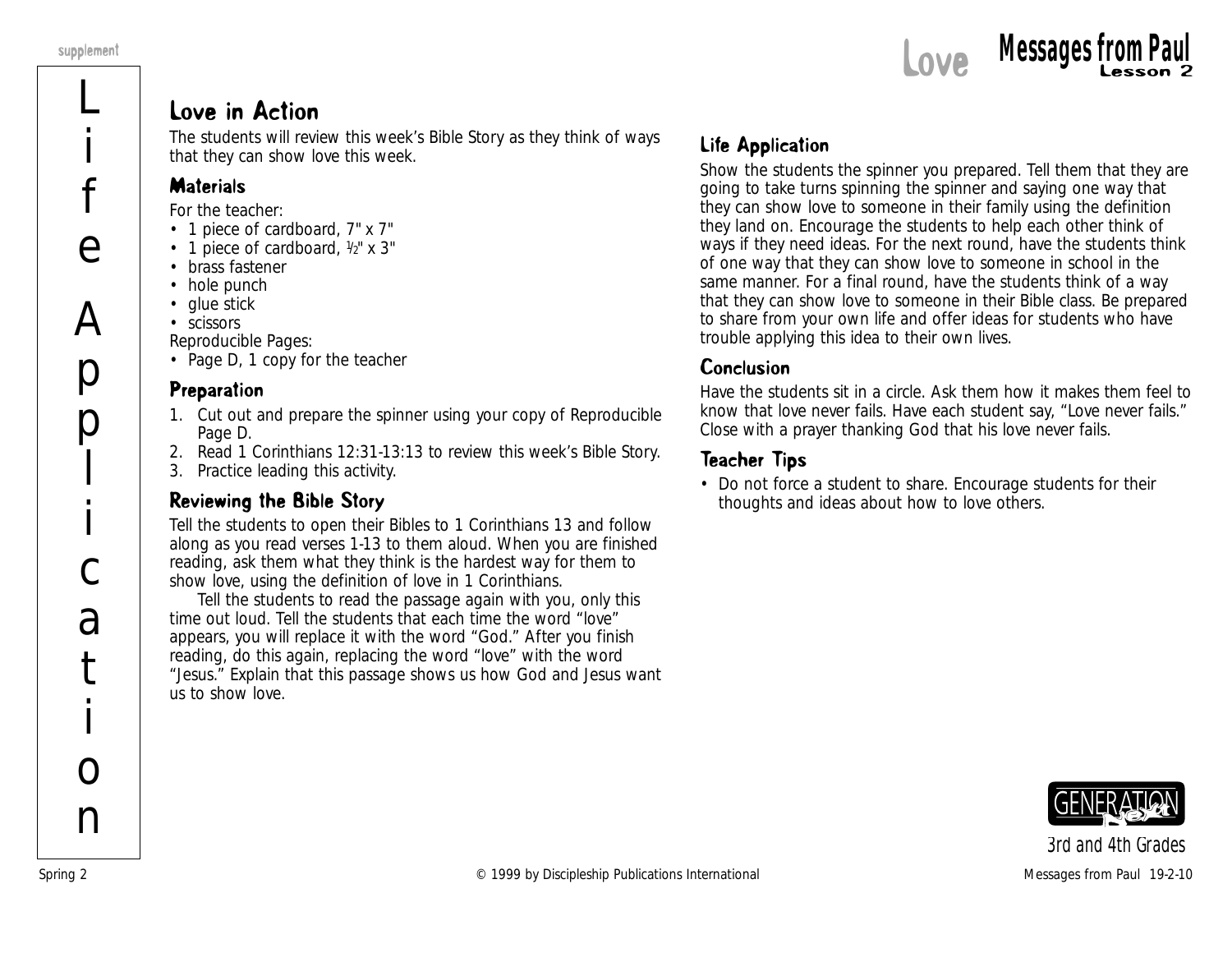

## Show Me Love

The students will review key ideas from this week's lesson as they play this version of charades.

#### **Materials**

*For the teacher:*

- scissors
- hat or bowl

*Reproducible Pages:*

• Page E, 1 copy for the teacher

#### Preparation

- 1. Cut out the words or phrases from your copy of Reproducible Page E. Fold them and place them in the hat or bowl.
- 2. Practice acting the words or phrases and be prepared to show the students your examples.

#### Instructions

- 1. Introduce today's activity: *In your Bible Story this week, you learned about Paul's message to the Corinthians about love. Paul wrote a letter to the disciples in the city of Corinth to help them be more like Jesus. One of the most important things that he taught them was about love—what love is and what it is not. Paul wanted the disciples to understand that even if we have fancy words and do impressive things for God, it does not matter if we don't have love. In today's game, you will think about the words from 1 Corinthians 13 that describe love and then act them out in a charade.*
- 2. Divide the students into pairs. Tell them that they will each take turns taking out a piece of paper from your hat and acting out the word or phrase that is written on it. When the other students think they know what it is, they must call out "Love is (or does)  $\blacksquare$  or "Love is not (or does not)  $\blacksquare$  followed by the word or phrase the students are acting out.
- 3. Review the basic rules of charades. The students may only use their bodies, hands and facial expressions to act out the words. They may not use words or sounds. They may also hold up the number of words on their piece of paper, e.g. three fingers for "delight in evil."
- 4. Choose the first charade and act it out for the students. Make sure that they understand not to just call out the word, but the entire statement as described in Step 2. For example, if you are acting out a charade for "Envy," the students must call out "Love does not envy" and not just the word "envy." Use the Answer Guide on the back of this Lesson Card to help you judge.
- 5. Choose a pair of students to begin. Make sure they understand the word(s) they are acting out. Give them a few moments to talk about how they want to act it out. Give them ideas if they need help.
- 6. When the other students have guessed the charade correctly, the students may sit down and the pair that guessed may take a turn to play. Play until every pair of students has had a chance to act out a charade.

## Challenging Variations

- For large groups, you may prefer to divide the students into two teams and have the students act out their charade to their team. Keep track of times for a more competitive activity.
- Let ambitious and confident students act out the charades alone instead of with a partner.

NOTE: Many of the charades are more effectively acted out in pairs since they describe actions and attitudes between people.

## Conclusion

Ask the students how it felt to act out these different aspects of love. Encourage them to try this game at home for a family devotional. Close with a prayer for the students to show their love at home and at school this week.

## Teacher Tips

• If you are unfamiliar with the game of charades, ask someone who knows the game to help you learn it.

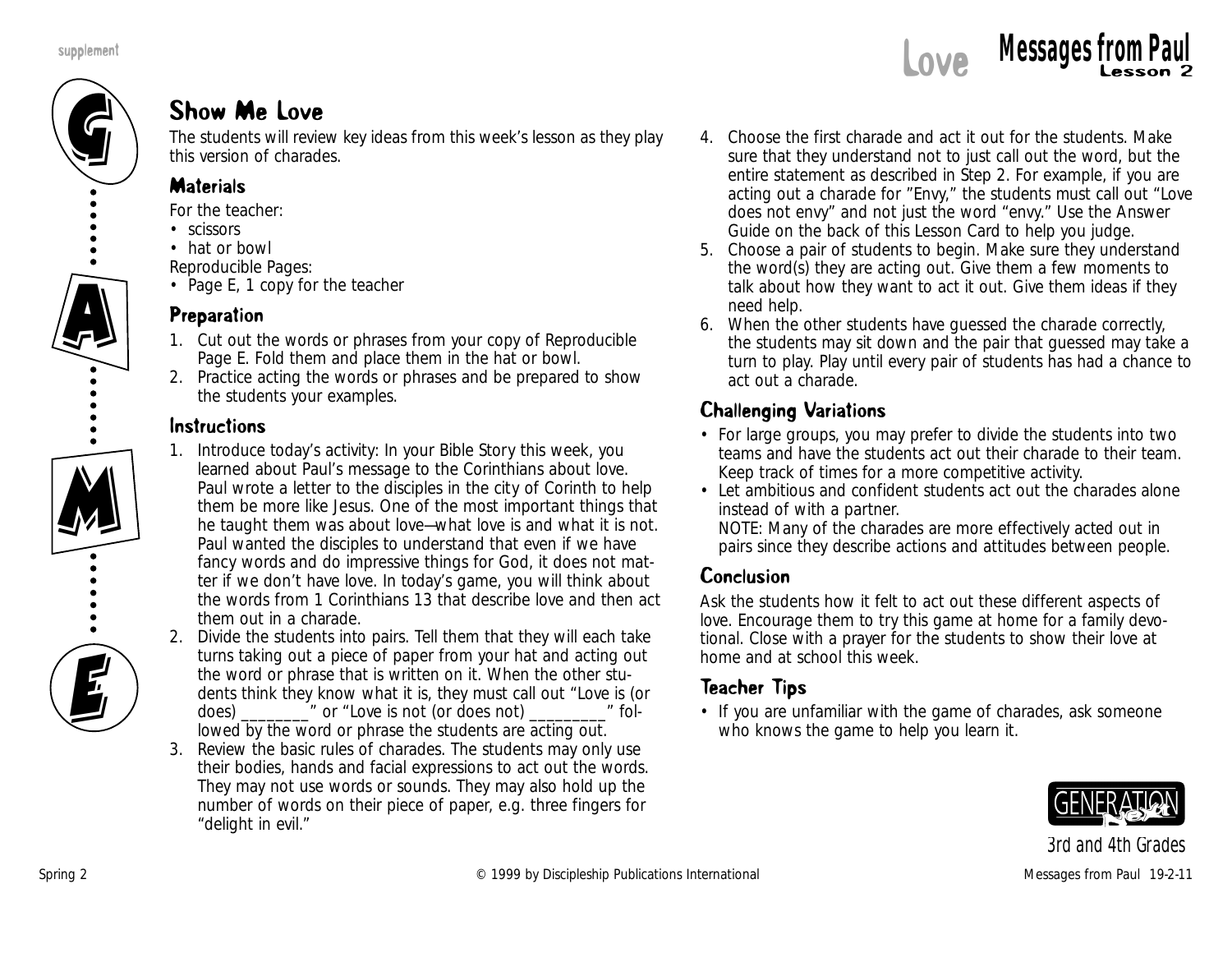G

A

M

E



| <b>Show Me Love</b>  |  |
|----------------------|--|
| Charado Angwor Guide |  |

Charade Answer Guide

| <b>Charade</b>        | <b>Student Answer</b>          |
|-----------------------|--------------------------------|
| Patient               | Love is patient.               |
| Kind                  | Love is kind.                  |
| Rejoices in the truth | Love rejoices in the truth.    |
| Always protects       | Love always protects.          |
| Always trusts         | Love always trusts.            |
| Always hopes          | Love always hopes.             |
| Always perseveres     | Love always perseveres.        |
| Envy                  | Love does not envy.            |
| <b>Boast</b>          | Love does not boast.           |
| Proud                 | Love is not proud.             |
| Rude                  | Love is not rude.              |
| Self-seeking          | Love is not self-seeking.      |
| Easily angered        | Love is not easily angered.    |
| Delight in evil       | Love does not delight in evil. |

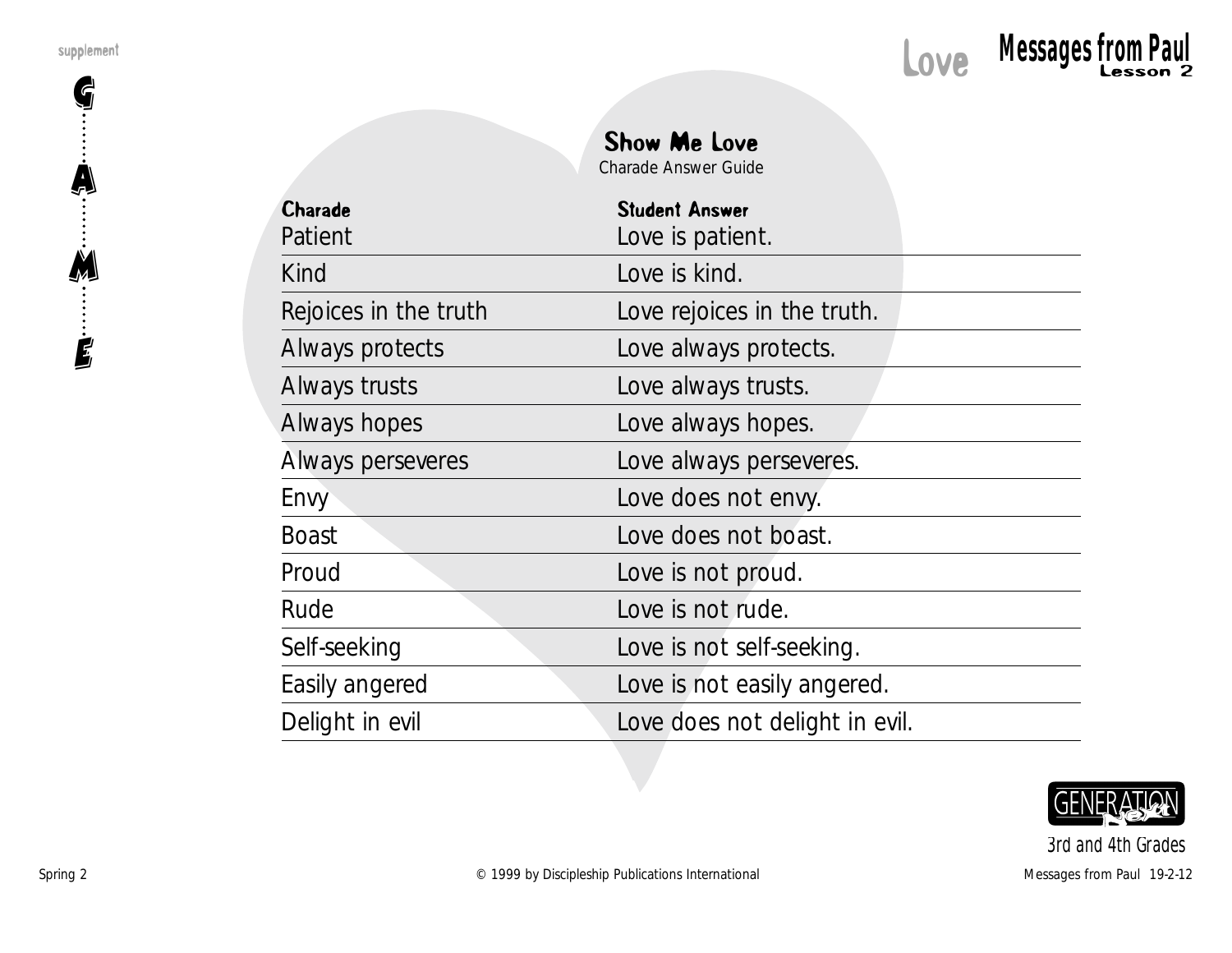

## Where Is the Love?

The students will practice looking up passages about love as they search for hidden surprises.

#### **Materials**

*For each teacher:*

- scissors
- extra Bibles

*Reproducible Pages:*

• Page F, 2 copies for the teacher (Optional - brightly colored, heavy paper)

#### Preparation

- 1. Cut out all the Bible page markers from both your copies of Reproducible Page F.
- 2. Practice leading this activity.

#### Instructions

- 1. Introduce today's activity: *In your Bible Story this week, you learned about Paul's message to the Corinthians about love. Paul wrote a letter to the disciples in the city of Corinth to help them be more like Jesus. One of the most important things that he taught them was about love—what love is and what it is not. Paul wanted the disciples to understand that even if we have fancy words and do impressive things for God, it does not matter if we don't have love. In today's activity, you will look up some verses in the book of Psalms in the Bible about God's love and then do some fun things as you find them.*
- 2. Tell the students to open their Bibles and find the book of Psalms.
- 3. Show the students the markers you prepared. Explain that there are two markers for each verse. Tell the students that you will hide these markers in their Bibles. They must find the marker in their Bible and then find the student who has the matching marker. Once they have found their partners, they will do what is written on their markers, e.g., give a hug, shake hands, give a high five, etc. and then try to be the first pair to find the verse on their markers.

NOTE: If you have fewer than twelve students, remove the extra markers. For example: if you have eight students in a group, remove two pairs. If there is an uneven number of students, choose an adult assistant to be a partner or have one student play alone.

- 4. Tell the students to remove any papers, markers or items already in their Bibles and set them aside for this activity. Collect the Bibles from the students and place the markers anywhere in their Bibles—they do not have to be placed in the same book as the reference they will be finding.
- 5. Have the students sit in a circle. Place their Bibles in the middle of the circle. On your word, have them carefully take their Bibles and look for their markers hidden inside. After they have located the student who has the same marker, they must do what is written on their markers. The first pair to find their verse is the winner. Have the students go around and read their verses to the group. These are provided for you on the back of this Lesson Card.
- 6. Collect the markers and Bibles and play as many additional rounds as time permits.

## Conclusion

Ask the students to choose one word to describe God's love for them. Close with a prayer thanking God for his awesome love for us.

## Teacher Tips

- Circulate among the students to offer help and encouragement.
- Provide bags for students to use if they have a lot of papers in their Bibles to remove.
- Reproduce Page F on brightly colored, heavy paper and laminate for a more durable material.
- Do not force a student to give a hug. Suggest that they shake hands or smile if they are not comfortable.

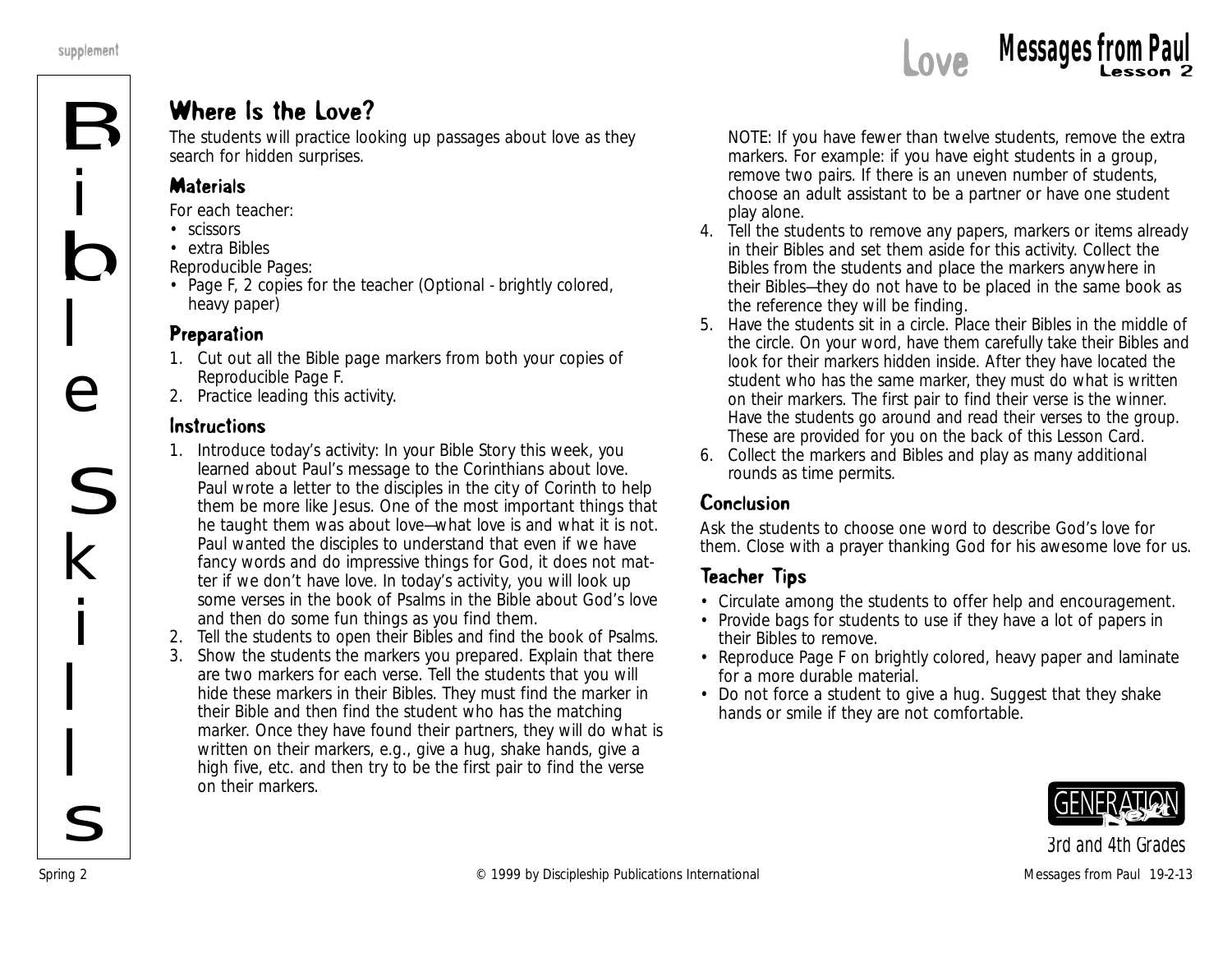## Where Is the Love?

B i b l e S k i l l s

## Psalm 23:6

Surely goodness and love will follow me all the days of my life, and I will dwell in the house of the LORD forever.

## Psalm 26:3

For your love is ever before me, and I walk continually in your truth.

## Psalm 85:10

Love and faithfulness meet together; righteousness and peace kiss each other.

## Psalm 94:18

When I said, "My foot is slipping," your love, O LORD, supported me.

## Psalm 100:5

For the LORD is good and his love endures forever; his faithfulness continues through all generations.

## Psalm 108:4

For great is your love, higher than the heavens; your faithfulness reaches to the skies.

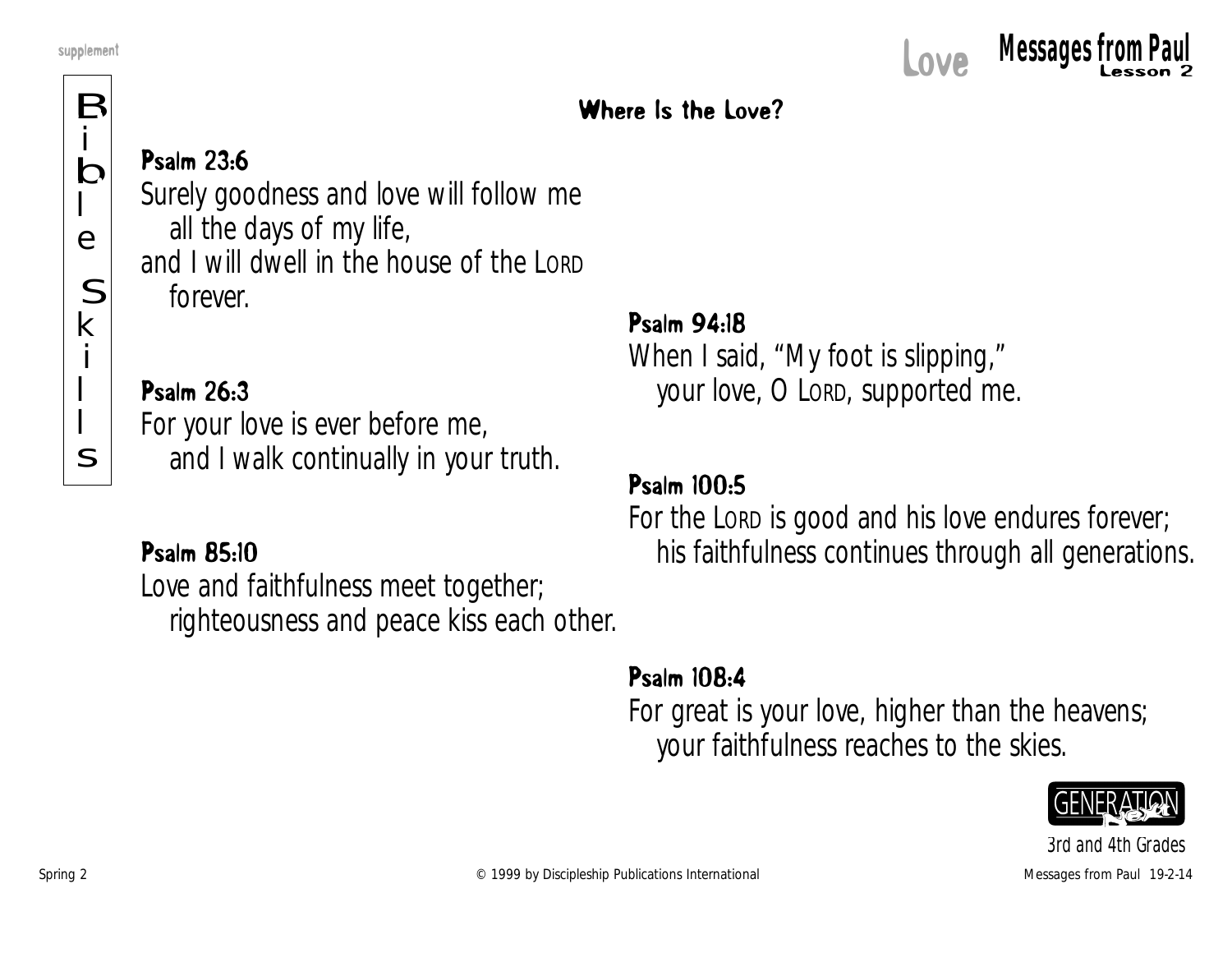|             | <b>Reading Between the Lines</b>                                                                                                                                                                                                                                                                                                               |                      |
|-------------|------------------------------------------------------------------------------------------------------------------------------------------------------------------------------------------------------------------------------------------------------------------------------------------------------------------------------------------------|----------------------|
|             | Love is patient, love is kind. It does not envy, it does not boast, it is not proud. It is not rude, it is<br>not self-seeking, it is not easily angered, it keeps no record of wrongs. Love does not delight in<br>evil but rejoices with the truth. It always protects, always trusts, always hopes, always perseveres.<br>Love never fails. | 1 Corinthians 13:4-8 |
|             |                                                                                                                                                                                                                                                                                                                                                |                      |
|             | Instructions: Use the passage above to help you complete this activity. Fill in the blanks with the correct<br>words from 1 Corinthians 13:4-8.                                                                                                                                                                                                |                      |
|             | Love is $\frac{\text{pattern}}{\text{and}}$ and $\frac{\text{mean}}{\text{mean}}$ .                                                                                                                                                                                                                                                            |                      |
|             |                                                                                                                                                                                                                                                                                                                                                |                      |
|             |                                                                                                                                                                                                                                                                                                                                                |                      |
|             | Love keeps no ________________________________.                                                                                                                                                                                                                                                                                                |                      |
|             | Love does not ______________________________but rejoices _______________________.                                                                                                                                                                                                                                                              |                      |
|             |                                                                                                                                                                                                                                                                                                                                                | and                  |
| $\triangle$ | Love never                                                                                                                                                                                                                                                                                                                                     |                      |
|             |                                                                                                                                                                                                                                                                                                                                                |                      |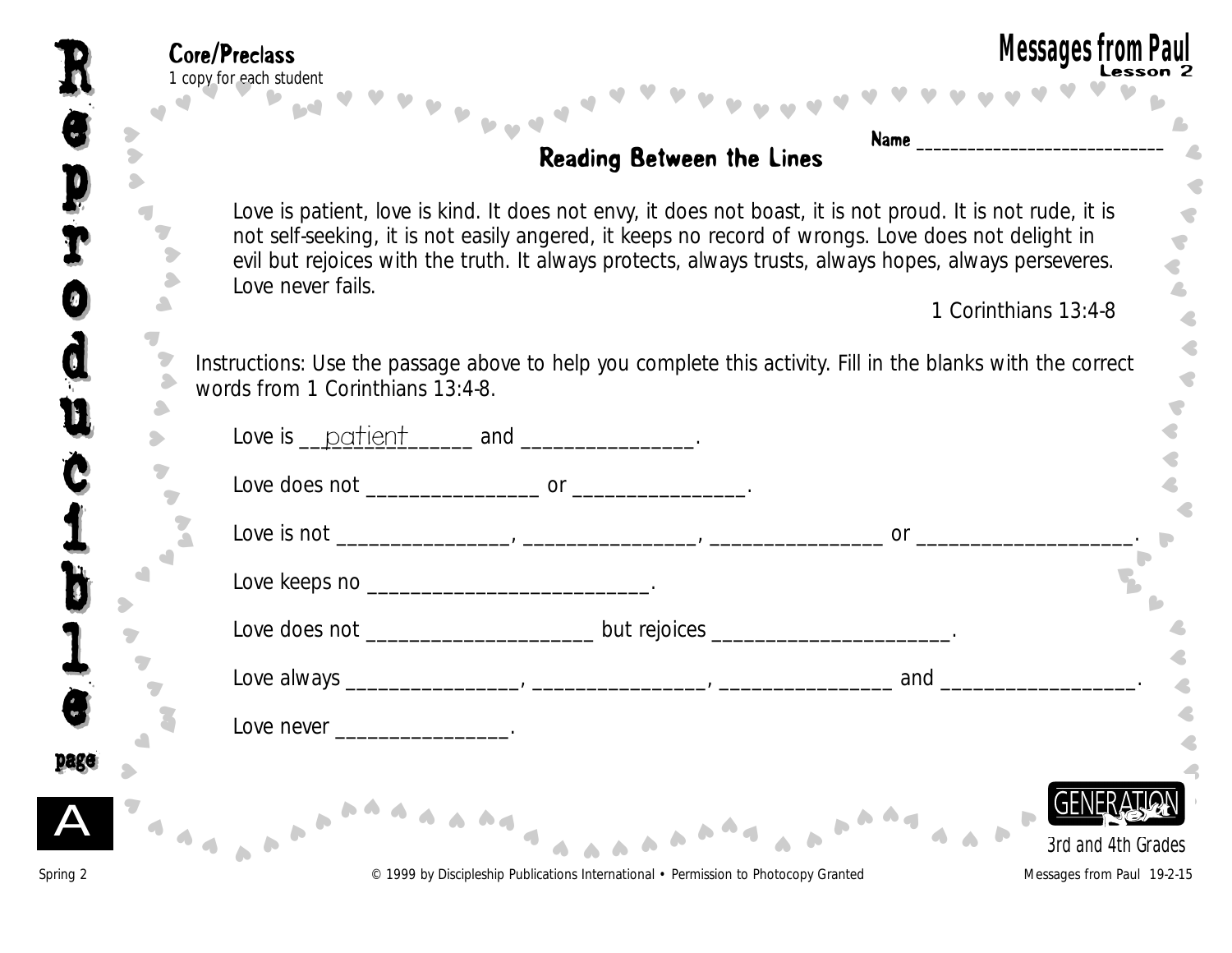**Core/Craft**<br>1 copy for each student



Spring 2 **Example 2** C 1999 by Discipleship Publications International • Permission to Photocopy Granted Messages from Paul 19-2-16 *3rd and 4th Grades*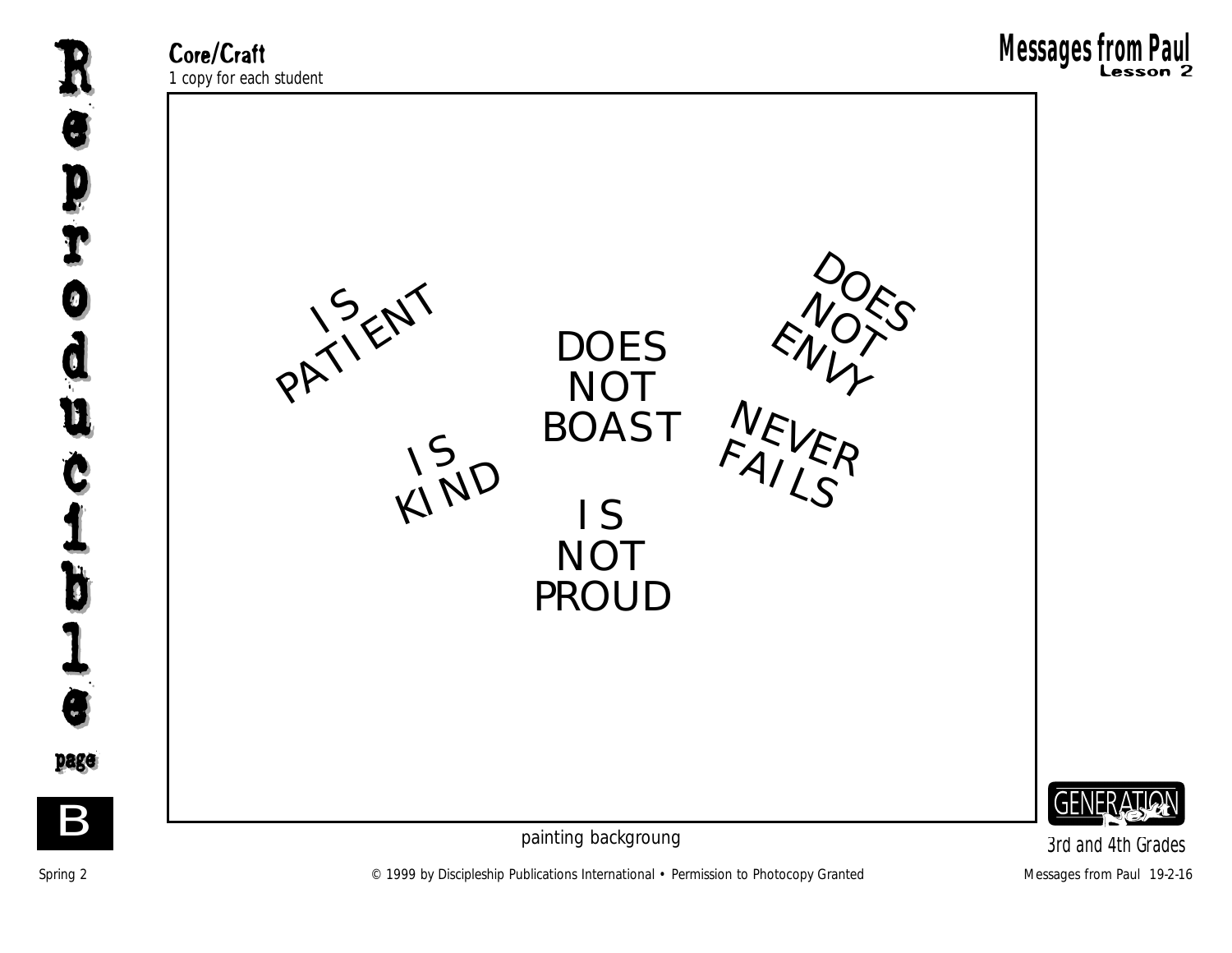

**Supplement/Preclass**<br>1 copy for each student 1 **upplement/Preclass العالمية العالمية العالمية العالمية العالمية العالمية العالمية العالمية العالمية العالمي**<br>2 Lesson 2 Lesson 2 **Messages from Paul** Research Supplement/Preclass **and Computer Computer Computer Supplement/Preclass Supplement** Research 2<br>The copy for each student **Research 2** 



Name **\_\_\_\_\_\_\_\_\_\_\_\_\_\_\_\_\_\_\_\_\_\_\_\_\_\_\_\_\_**

## Define-It Love

Instructions: Using the examples below, neatly print the following words onto the large banners that your teacher has prepared. Make sure you put the correct words on the correct banner. Then draw (or cut and glue) pictures for those words.



*3rd and 4th Grades*

Spring 2 **Spring 2** Messages from Paul 19-2-17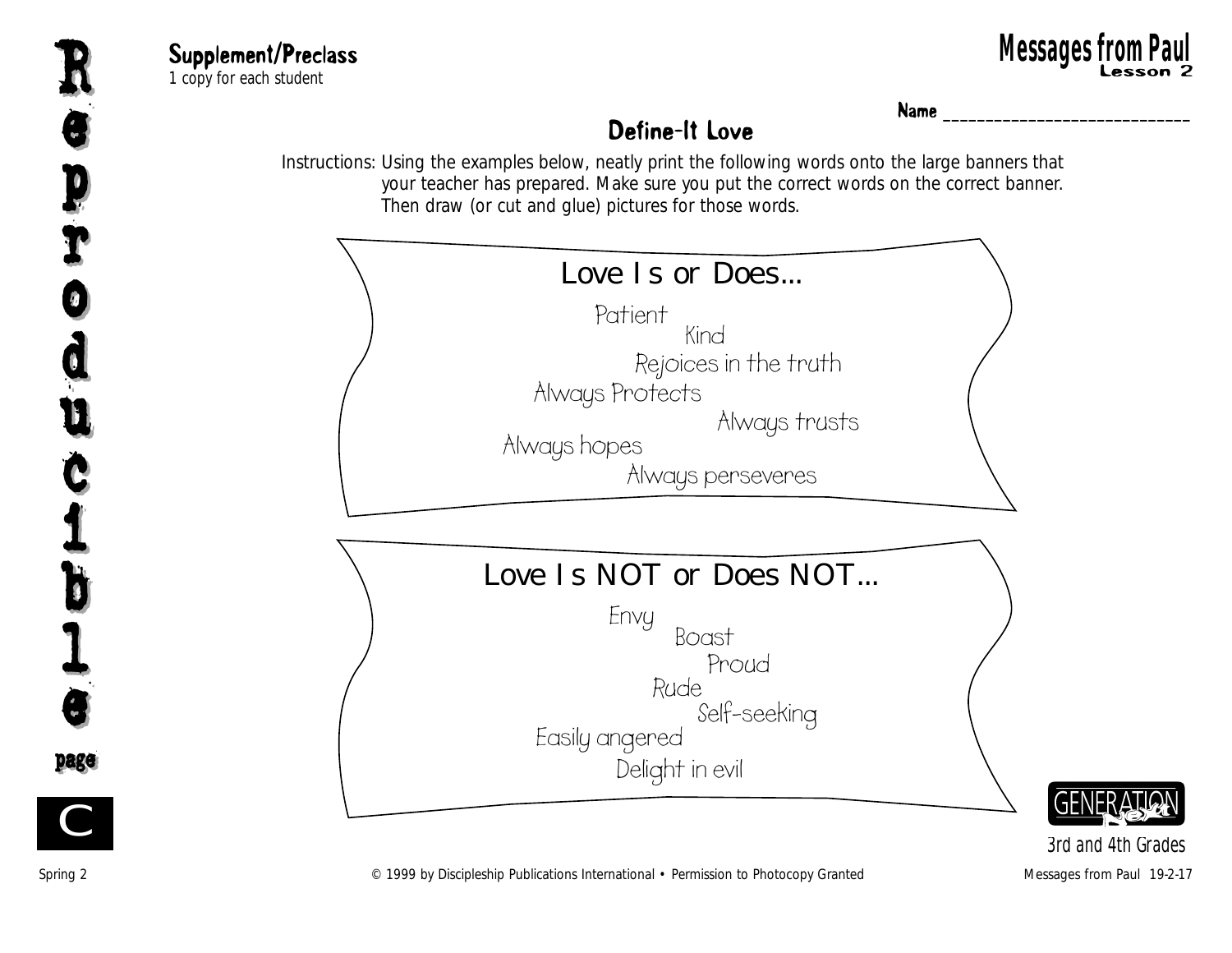



#### Instructions

- 1. Cut out the spinner board and pointer.
- 2. Mount and glue the spinner board to the cardboard.
- 3. Punch holes in both the pointer and the board where indicated with the "X."
- 4. Feed the brass fastener through the holes in the pointer and the board and open the flaps behind the spinner board to secure. Make sure the pointer can spin freely on the board.



*3rd and 4th Grades*

Spring 2 **Example 2** C 1999 by Discipleship Publications International • Permission to Photocopy Granted Messages from Paul 19-2-18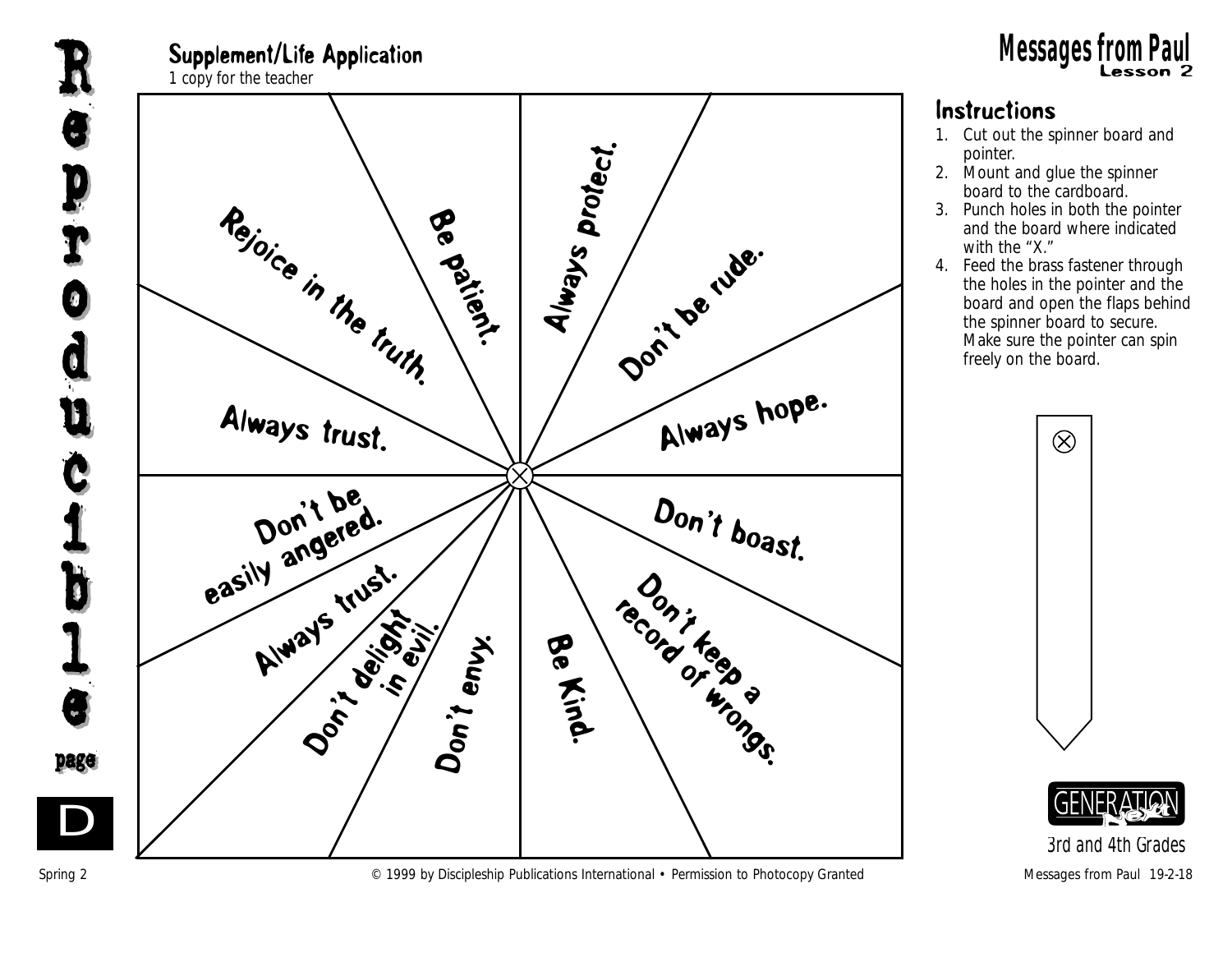Supplement/Game<br> **Examplement/Game**<br> **Examplement**<br> **Messages from Paul**<br> **Examplement**<br> **Messages from Paul** 

Messages from Paul

| Patient                | Envy                  |  |
|------------------------|-----------------------|--|
| <b>Always Protects</b> | Rude                  |  |
| Always perseveres      | Delight in evil       |  |
| Proud                  | Rejoices in the truth |  |
| <b>Easily angered</b>  | Always hopes          |  |
| Kind                   | <b>Boast</b>          |  |
| Always trusts          | Self-seeking          |  |